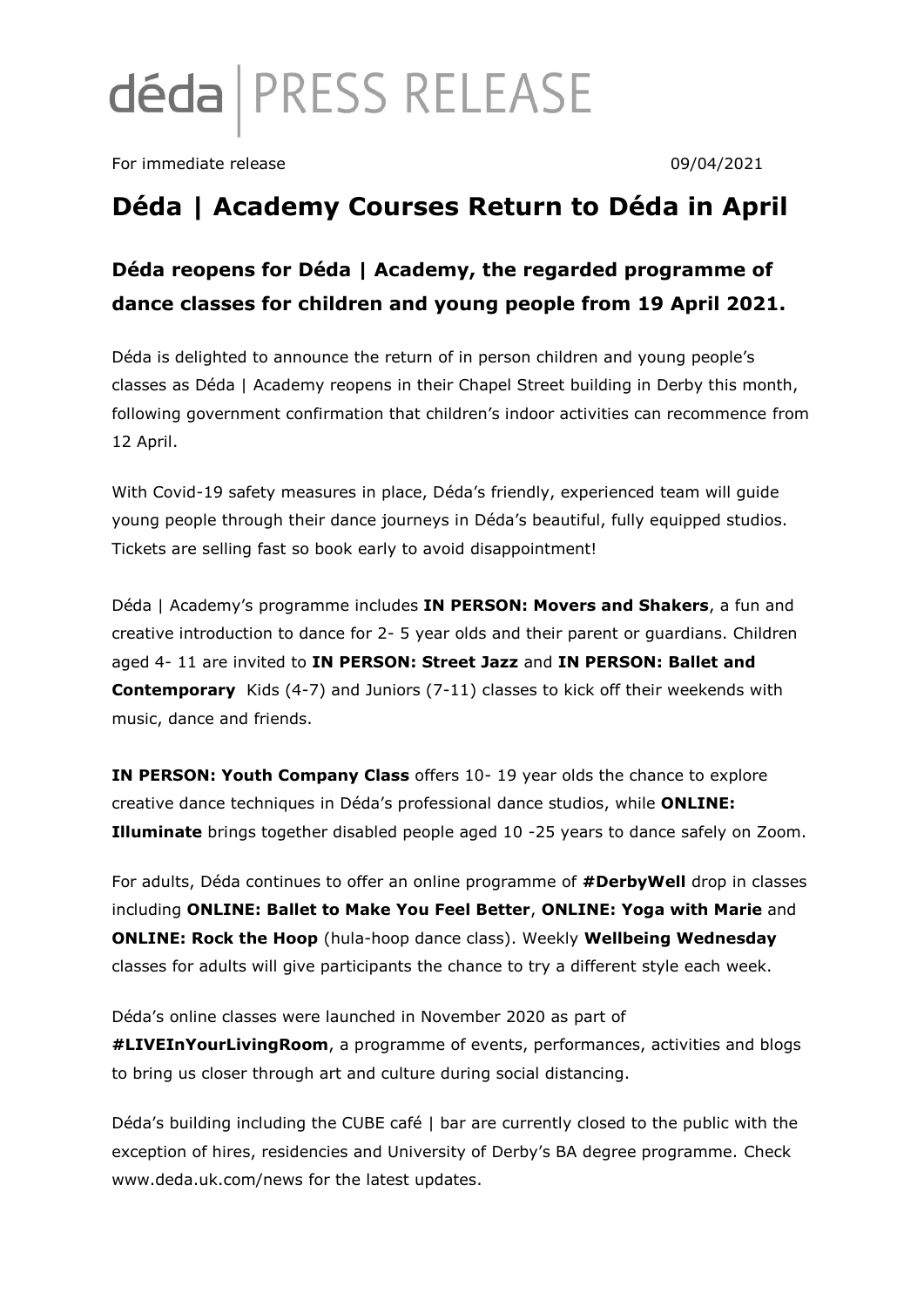## **Isobel Davis, Academy Manager and Dance Development and Learning Coordinator at Déda says:**

*"We are thrilled to have young people back in our studios at Déda where the vibrancy, creativity and joy that comes with dancing can resume, and that we can continue to allow our participants to access high quality, fun and enriching dance classes that develop confidence, creativity, dance skills and technique!"*

#### **Parent of Movers and Shakers participant says:**

*"My child has been transported to another world – Beautiful!"*

Déda's in person and online class programmes will begin on the week commencing **Monday 19 April 2021**. Prices begin from £3.50 per class. Tickets are onsale now and can be purchased from [https://www.deda.uk.com/classes.](https://www.deda.uk.com/classes)

For more information and enquiries contact the Box Office team at [info@deda.uk.com.](mailto:info@deda.uk.com)

#### **Early Bird Offer - 20% off when you book your class or course in advance**

It pays off to plan ahead! Get booking in your next-term classes, whilst we're offering 20% off all online adult classes\*, online Illuminate course and in-person Déda | Academy courses taking place between Monday 19 April - Saturday 29 May!

Simply quote the promo code **Class21** at checkout.

#### Offer ends 11.59 on Sunday 18 April 2021.

\*Offer currently excludes Wellbeing Wednesday classes Terms and conditions apply. Visit: https://www.deda.uk.com/news/2021/early-bird-offer-benefit-from-20-off-whenyou-book-your-class-or-course-in-advance-available-for-a-limited-time-only

#### **Ends**

#### **Media enquiries:**

Contact Grace Osbourne, Marketing and Audience Development Coordinator at Déda: g.osbourne@deda.uk.com

#### **Notes to Editors**

#### **Déda**

**Déda** is a creative centre for dance, contemporary circus and outdoor performance based in the heart of the cathedral quarter in Derby – connecting locally, nationally and